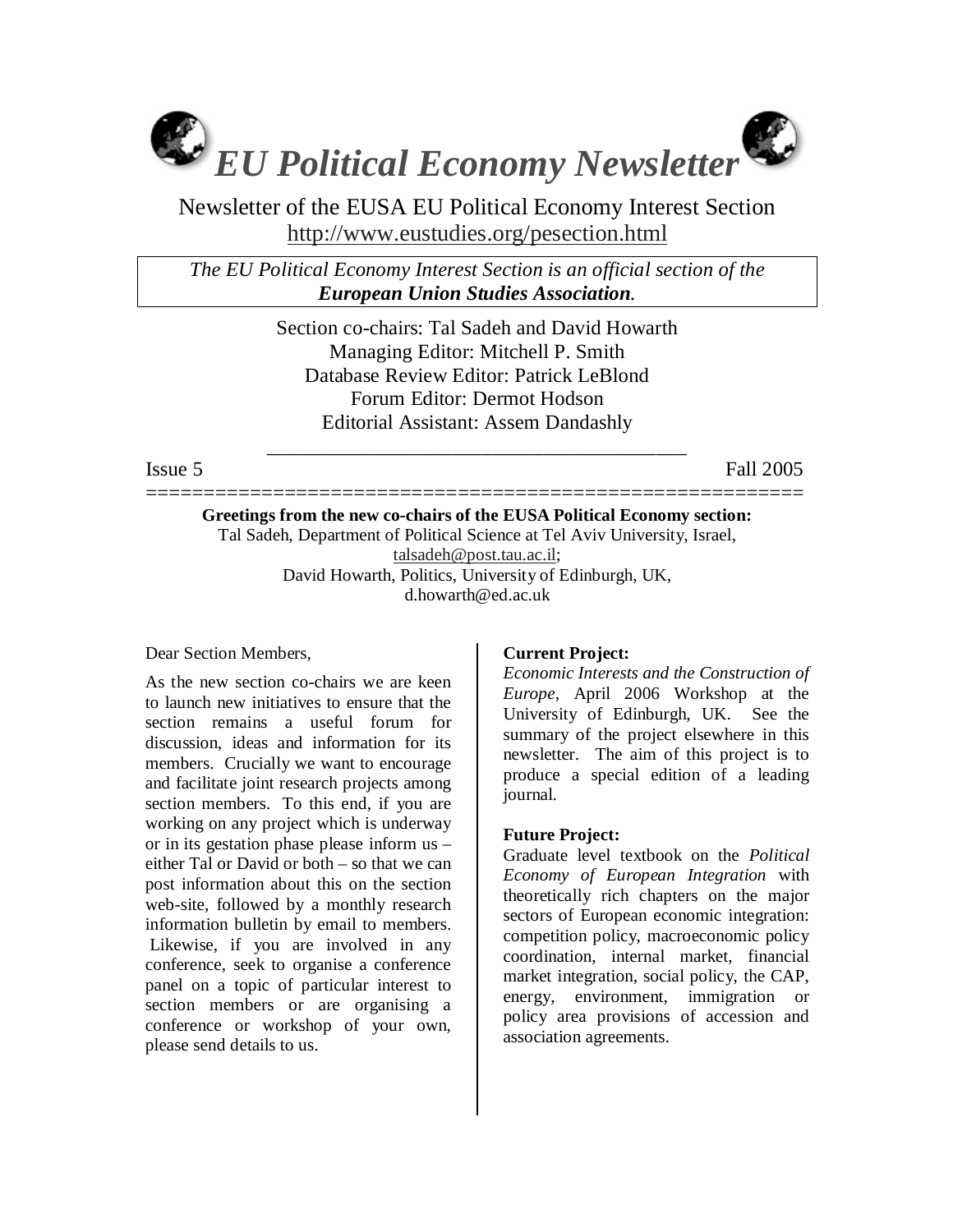## **'Economic Interests and the Construction of Europe'**  A Project of the EUSA Political Economy Section

A critical, comparative, multi-sector and multi-country study of the impact of economic interests on EU-level policies and European integration more broadly does not yet exist in the literature (see the EUSA Political Economy website for further information). Our project examines how economic interests shape government policies on EU-level policy developments: the dependent variable of the study being European policy developments; the intermediary variable being government policy; and the independent variable being economic interests and their preferences. The operational definitions of these variables are left to the authors.

Our first call for papers attracted a considerable amount of interest. An initial selection based upon 'goodness of fit' (i.e., did the proposals directly address the issues discussed in the call for papers), has brought us ten papers that will be presented initially at a Workshop at the University of Edinburgh in early April 2006 (precise date TBC) and subsequently at the 2007 EUSA Bi-annual conference. Other workshop participants include Mark Aspinwall and Amy Verdun. These papers include the following:

Andreas Bieler, Nottingham Trade unions and EMU in Britain and Sweden

Andreas Dur, Mannheim Centre for European Social Research

Economic Interest Groups and the Making of EU Trade Policy

David Ellison, Grinnell College Understanding Questions of Regional Growth: Politics and Growth Management in Central and Eastern Europe

Emiliano Grossman, IEP, Paris / Cornelia Woll, Max Planck, Cologne: Interest group strategic beyond the nationstate: towards an analytical framework

Patrick Leblonde, Université de Montréal The paradoxical relationship between economic interests and European integration: The cases of the software and takeover directives

Vilpisauskas, Ramûnas, Institute of International Relations and Political Science, Vilnius University The role of economic interests in the new EU member states: the interplay of the interests and institutions before and after the accession

Mitchell Smith, University of Oklahoma Regulating Chemicals in the EU: Diffuse Interests, Producer Coalitions, and the Trajectory of REACH

| Also in this issue              |    |
|---------------------------------|----|
| Data resources                  |    |
| Forum                           |    |
| Recent publications             |    |
| Calls for papers                | 13 |
| Call for newsletter submissions | 14 |

=========================================================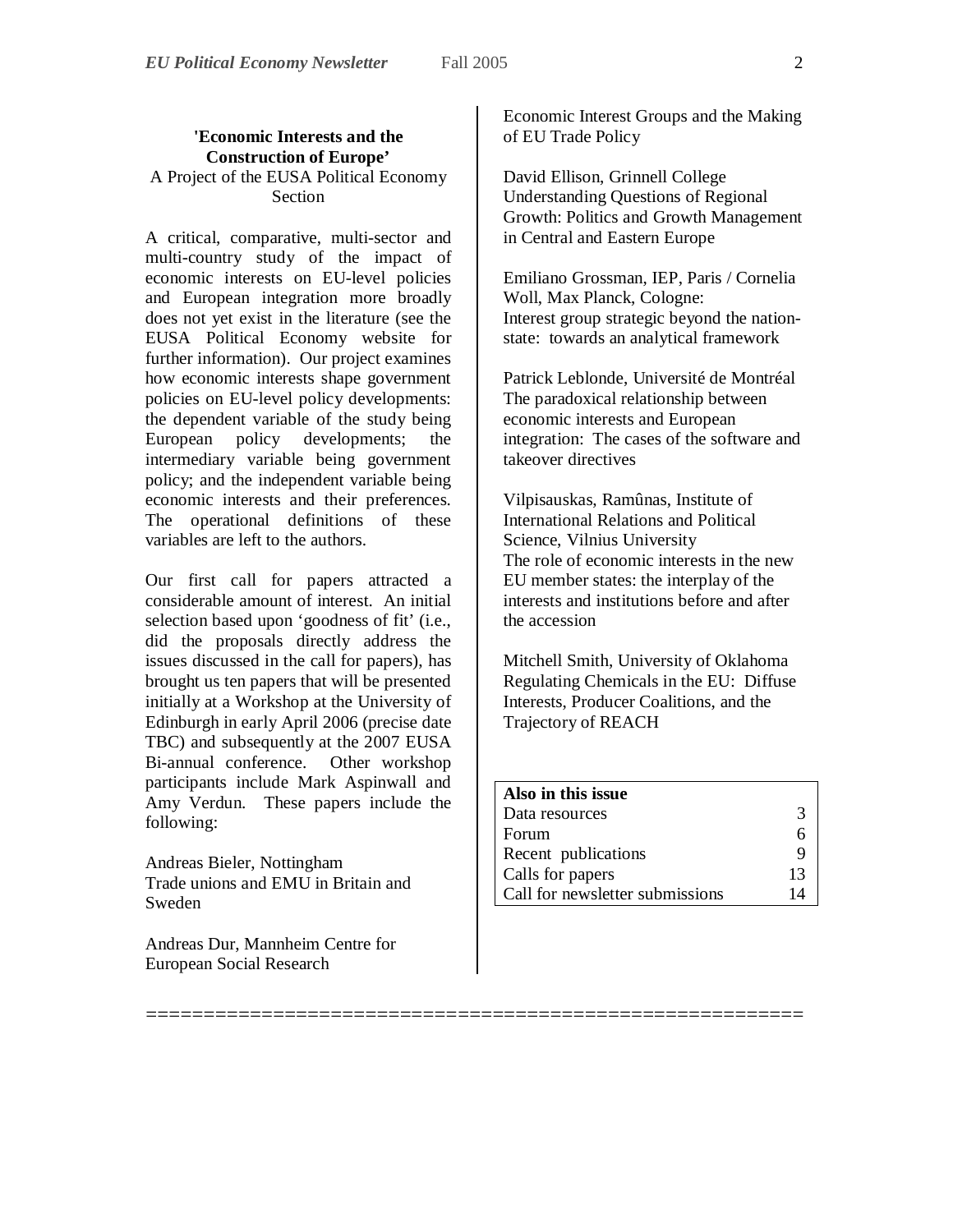# Data Resources Review

### **Comparative Political Datasets – University of Berne Patrick Leblond**

*Comparative Political Datasets* are two datasets of political, institutional and socio-economic variables put together by a team of researchers led by Klaus Armingeon at the Institute of Political Science at the University of Berne in Switzerland. The first dataset (Comparative Political Dataset I [CPD I]) covers 23 OECD countries for the period 1960-2002 while the second dataset (Comparative Political Dataset II [CPD II]) covers 28 post-communist countries for the period between 1989 and 2004. The two datasets along with their codebooks are available for free in SPSS and Excel file formats at http://www.ipw.unibe.ch/mitarbeiter/ru\_ar

mingeon/CPD\_Set\_en.asp#cpdsI.

### Comparative Political Dataset I

CPD I by Klaus Armingeon, Philipp Leimgruber, Michelle Beyeler and Sarah Menegale covers 23 democratic countries: Australia, Austria, Belgium, Canada, Denmark, Finland, France, Germany, Greece, Iceland, Ireland, Italy, Japan, Luxembourg, Netherlands, New Zealand, Norway, Portugal, Spain, Sweden, United Kingdom, and United States. This means that the data for Greece, Portugal and Spain are missing for the periods where these countries were not democratic (1967- 1973 for Greece, before 1975 for Portugal and before 1976 for Spain).

It consists mostly of annual data for variables in the following categories:

- Governments
- Elections
- Institutions
- Women in parliament
- Party system
- Central bank independence
- Openness of the economy
- Macroeconomy
- Labour force
- Trade unions and industrial disputes
- Social expenditure and revenue
- International Labour Organization (ILO)
- Demography.

The Government category includes data on cabinet composition (left, right, center parties), the ideological gap between old and new cabinet, the type of government (single party, minimal winning coalition, surplus coalition, caretaker, etc.), and the number of changes in government per year.

The Elections category provides data on the date of election of national parliament, voter turnout and the number of votes obtained and seats held by each party (according to categories such as, for example, socialist, communist, agrarian, conservative, religious, liberal, ultra-right, green, etc.

The Institutions category offers, first, a list of variables on Lijphart's (1999) two dimensions of consensus democracies. (Although the codebook does not mention it, it most probably refers to Lijphart's book *Democracy: Government Forms and Performance in Thirty-Six Countries*, Yale University Press.) These variables provide measures on such things as, for example, executive dominance, interest group pluralism, federalism, constitutional rigidity and judicial review. The Lijphart data cover the period 1960-1996. In addition, the Institutions category contains data on, *inter alia*, the degree of institutional constraints faced by central government, the degree of institutional pluralism, the degree of corporatism, the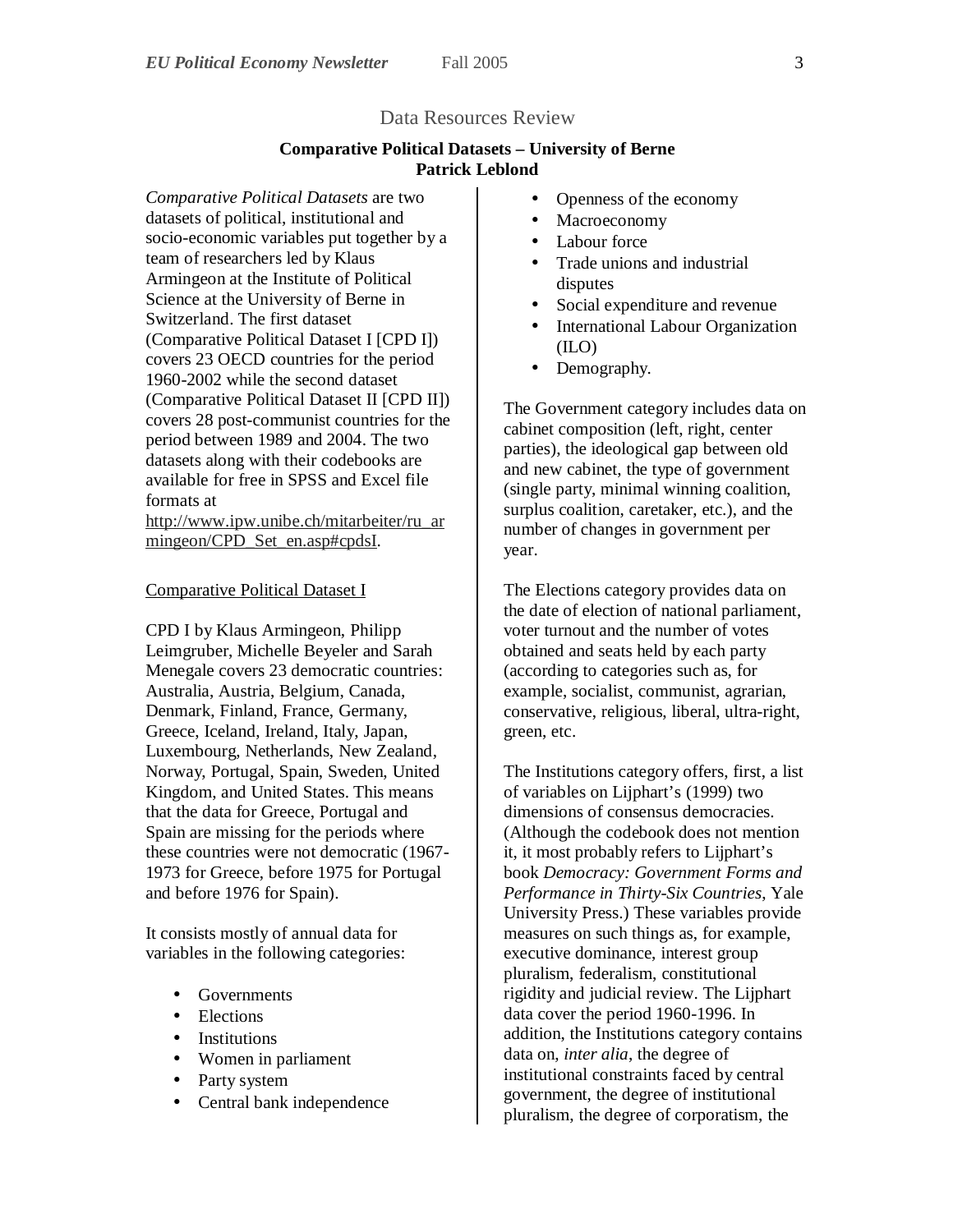type of electoral system (single-member district or PR), and the type of political system (presidential or parliamentary).

The Party System category offers two variables: an index of fractionalization and the effective number of parties in parliament. The Central Bank Independence (CBI) category includes six different measures of CBI collected (along different dimensions) by various economists (Alesina, Cukierman, Eijffinger & de Haan, Grilli et al.). The CBI measures generally cover different time periods and countries, although there is a fair amount of overlap.

The Openness of the Economy category deals with financial openness (current and capital accounts) rather than trade openness. These are variables provided by Dennis Quinn (Quinn, Dennis P. and Carla Inclán. "The Origins of Financial Openness: A Study of Current and Capital Account Liberalization." *American Journal of Political Science* 41, July 1997: 771-813). They have been updated to 1997 by Quinn.

The Macroeconomy category offers data on GDP growth, central government receipts, government debt and deficit, real long-term interest rates, imports and exports. The Labour Force category provides information on the size of the labour force, the number of people employed in agricultural, industrial and service sectors. It also contains data on unemployment (rate and number). The Trade Unions and Industrial Disputes category consists of variables on the number of disputes, the number of working days lost, the number of workers involved, and union membership.

The Social Expenditure and Revenue category includes data on social security transfers, different types of social benefits (e.g., old age cash benefits), active labour market programmes, unemployment

insurance as well as health expenditures. The ILO category includes one variable measuring the total number of ILOconventions ratified up to a corresponding year. Finally, the Demographic category deals with population data in terms of size according to age groups.

So, overall, this dataset is fairly extensive for those who want to conduct large-N comparative analyses on democratic countries involving politico-institutional and socio-economic variables.

#### Comparative Political Dataset II

CPD II by Klaus Armingeon and Romana Careja is similar to CPD I in terms of data coverage; however, it is generally more limited. The period is generally from 1989 to 2004 for Central and Eastern European countries (Albania, Bosnia Herzegovina, Bulgaria, Croatia, Czech Republic, Hungary, Macedonia, Poland, Romania, Slovakia and Slovenia) and from 1991/92 for the former Soviet republics (Armenia, Azerbaijan, Belarus, Estonia, Georgia, Kazakhstan, Kyrgyzstan, Latvia, Lithuania, Moldova, Mongolia, Russia, Tajikistan, Turkmenistan, Ukraine and Uzbekistan).

CPD II contains variables in the following categories:

- Elections
- **Institutions**
- Women in parliament
- Party system
- Complexion of government
- Democracy
- Labour relations
- Economy

The variables in the Elections category are similar to those in CPD I but are more extensive, including data on the number of seats contested in each election, the mode of electing the president, the latter's term in office, the date of his/her election, the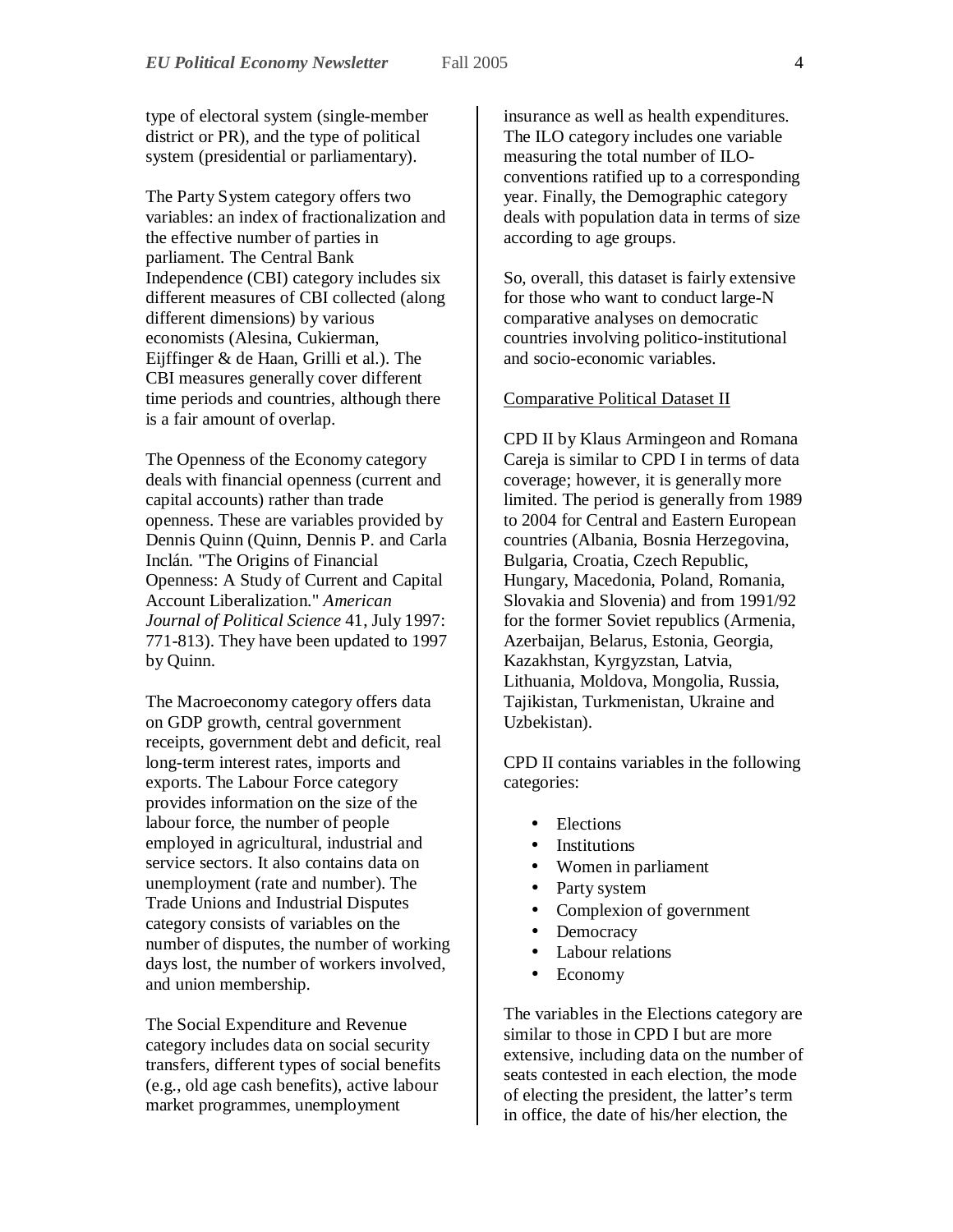voter turnout for presidential elections and the voting share of the winning candidate. The Institutions, Women in Parliament and Party System categories are similar to those in CPD I, except that there is a series of variables on referenda in the Institutions category not found in CPD I—where there is only one referendum variable on whether such plebiscites take place often or not. There are also data on the dissolution of parliament and impeachment in CPD II, contrary to CPD I.

The Complexion of Government category in CPD II corresponds to the Government category in CPD I. It measures the composition of the cabinet; however, the formula is different from that in CPD I since it is measured as a function of the shares of parliamentary support enjoyed by the parties with ministerial portfolios, as opposed to a function of total cabinet posts in CPD I.

CPD II contains a Democracy category since countries vary quite substantially on this measure, contrary to those found in CPD I. The variables used here are mainly from Freedom House (FH) (political rights and civil liberties). Given the apparent limits of the FH measures, one wonders why the authors of CPD II did not include Polity IV variables (http://www.cidcm.umd.edu/inscr/polity/), which cover a much larger number of variables measuring the extent to which a country is democratic. The authors also include variables on corruption, rule of law, economic liberalization and violent conflict in this category. This is needlessly confusing. It would have been more appropriate to create new categories for

those variables that are not measures of democracy. For example, variables on corruption and rule of law could be included in a "Governance" category.

The Labour Relations category corresponds to the Trade Unions and Industrial Disputes category in CPD I; however, its coverage is much less extensive than that in CPD I. Finally, the CPD II codebook provides no information on the Economy category. This may explain why there is no Excel/SPSS file for this category while there is one for all the other ones.

Although the authors have made a valorous effort in creating CPD II, its more limited coverage than CPD I (for most categories) acts as a constraint on the possibility of pooling both datasets and conducting analyses that would apply to both OECD and post-communist countries. Unfortunately, it is still the case that many studies in comparative politics tend to be performed with one or the other group of countries but rarely both, thereby limiting our ability to generalize studied phenomena. Therefore, one can only encourage the authors to continue their data collecting efforts on CPD II as the additional data found in CPD I is increasingly available for post-communist countries.

In any case, this combination of datasets is a very useful one since it combines data from many databases into well-organized files, thereby saving hours and hours of work in data gathering and manipulation. Readers are highly encouraged to take a closer look.

=========================================================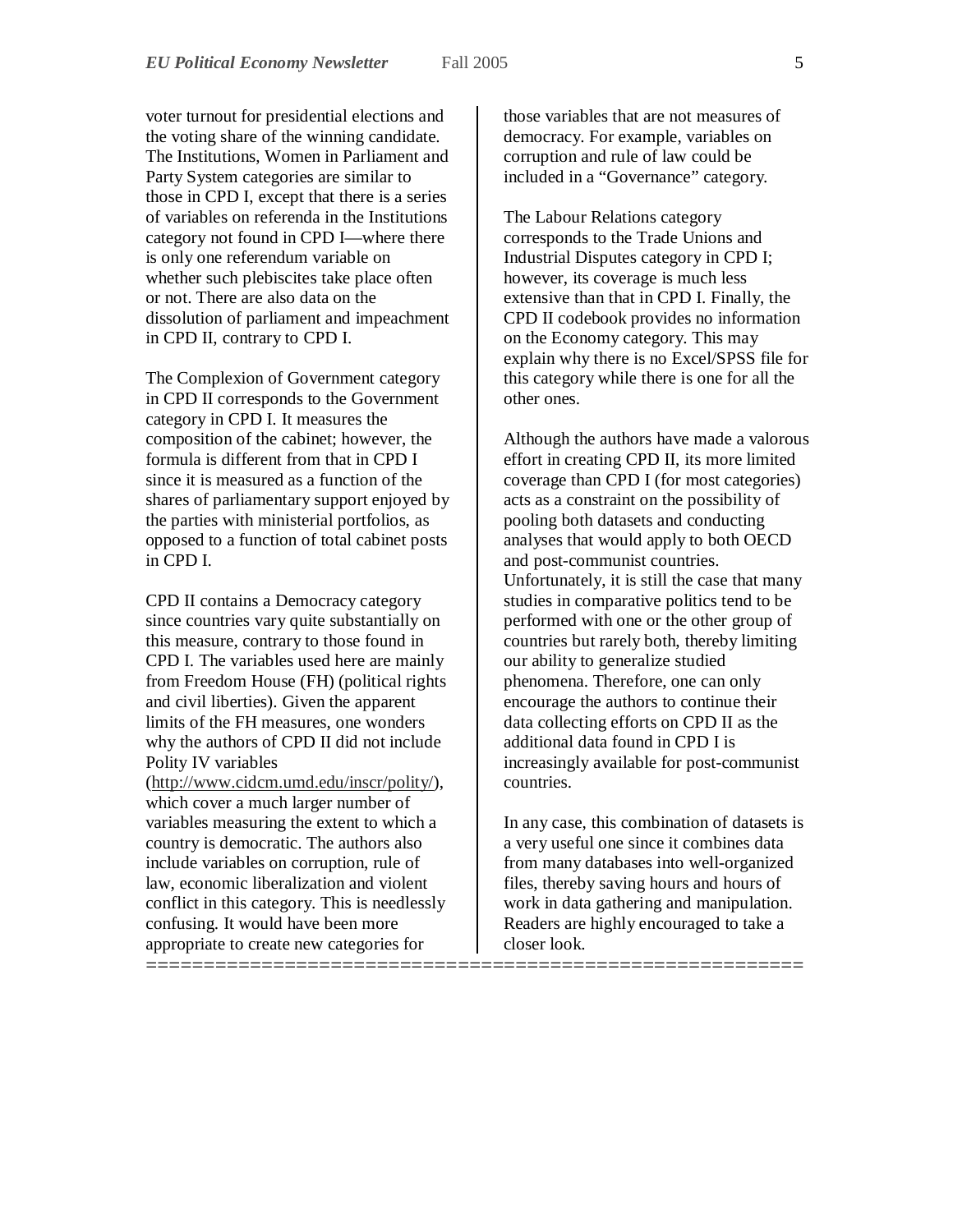### Forum Section

#### **Dermot Hodson, Forum Editor Introduction**

As this is the first *EU Political Economy Newsletter* under the new editorial team, I would like to describe the broad aims of the Review Forum and to ask members of the EUSA Political Economy interest section for submissions to future editions.

It is tempting to begin with a definition of EU Political Economy, a discussion of the differences between the international, European and comparative strains of the (sub)discipline or a defense of political economy approaches to the study of European integration. However, I will resist this temptation for two principal reasons.

Firstly, the scholarly literature already contains a number of insightful meta-level analyses of EU Political Economy. See, for example, Amy Verdun's article on the transatlantic divide in European studies in the *Journal of European Public Policy* (February 2003) and Mary O'Farrell's essay on the definition of EU Political Economy in the *EU Political Economy Newsletter* (Autumn 2003).

Secondly, it is perhaps easier to get to grips with EU Political Economy through its application rather than its definition. It is in this spirit of learning-by-doing that I invite the readers of the Review Forum – whether they are graduate students, academics or practitioners – to contribute short essays on topics that are relevant to, but that also demonstrate the relevance of, EU Political Economy.

The aim of the Review Forum is to stimulate debate on current affairs (such as EU economic reform, trade liberalization and globalization) or more long-standing

controversies (such as competing theories of European integration or the interplay between domestic and international institutions). Whatever their focus, the essays should reflect on how the event, theory or evidence in question relates to the broad concerns of EU Political Economy.

In this issue of the Review Forum, Benedicta Marzinotto examines recent economic developments in Germany and Italy, arguing that the puzzling performance of these Member States under Economic and Monetary Union (EMU) speaks to (and challenges) Political Economy theories of the relationship between states and markets.

Submissions to the next Review Forum should be sent to Dermot.Hodson@cec.eu.int no later than 17 February 2006.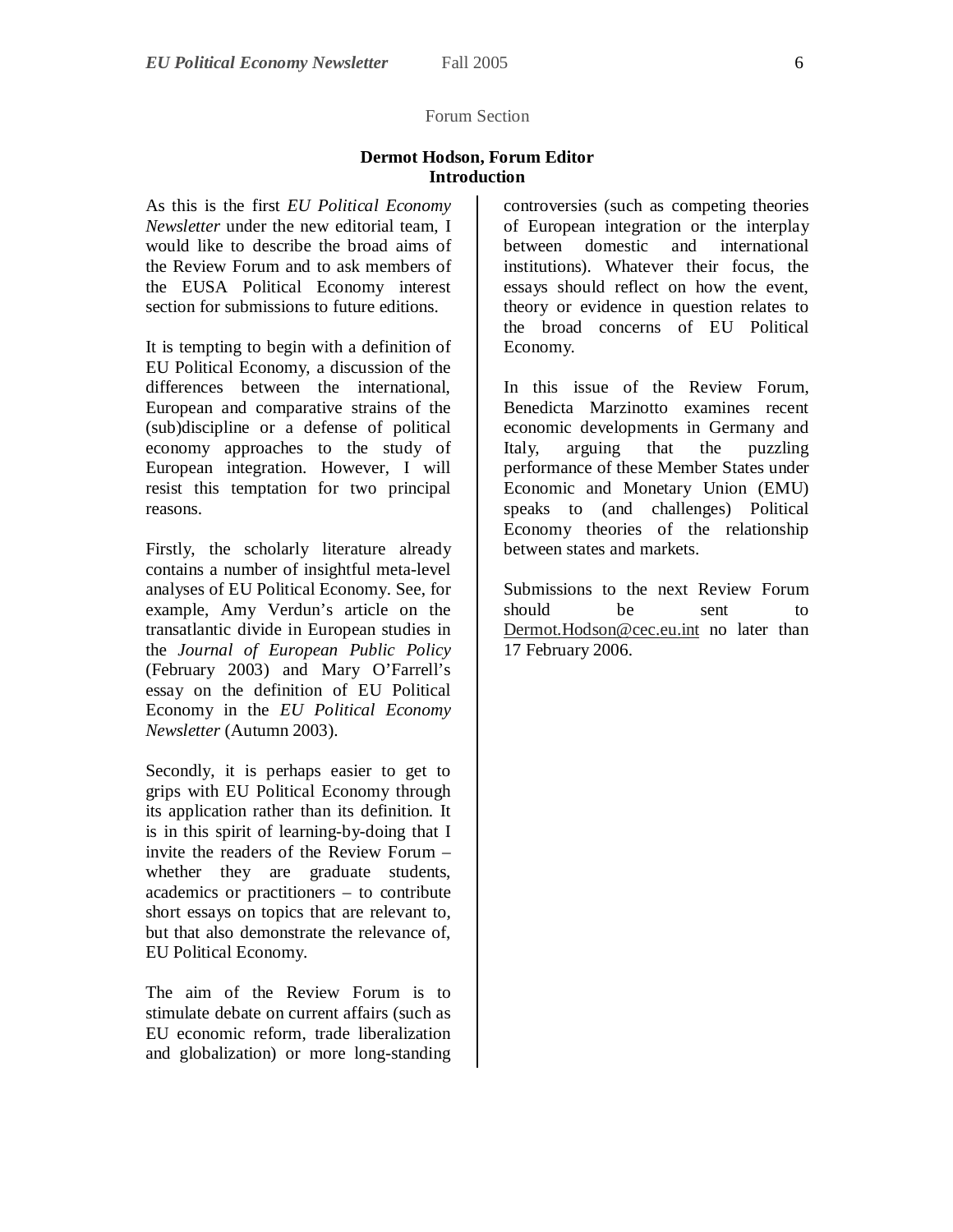#### **Germany and Italy in EMU: The state-market relationship under review**

## **Benedicta Marzinotto, London School of Economics and Political Science and University of Udine**

At present, the most striking aspect about Economic and Monetary Union (EMU) is the widening divergence of its Member States. Growth rates vary from one country to another and so do employment rates. Even inflation levels, while similar, are not identical. And this happens exactly when analysts would have expected the European economy to turn instead into a monolithic bloc under the operation and supervision of a single monetary authority.

Of all EMU countries, Germany and Italy are the most surprising. The monetary union project was based on a German blueprint. The strong emphasis on the independence of the new European Central Bank (ECB) and the insistence on the need to preserve fiscal discipline bear signs of it. This notwithstanding, in the last decade, Germany has been clearly underperforming, with re-unification probably just one of the explanations. If anything, the introduction of the euro appears to have made things even worse, with fiscal policy (virtually) constrained by the Stability and Growth Pact (SGP) and the ECB too distant to allow for any coordination with German wagebargainers. Even Italy's experience with the convergence process in the run-up to the euro sounds odd. Against any rational expectation, the country succeeded in bringing down inflation and deficit levels in time to join the euro area. Now that EMU is in full operation, Italy shows signs of fatigue, competing with Germany over the title of "sick man of Europe".

What do these two national stories say about the relative importance of international and domestic pressures? What is the role of national institutions and

the implications for the "varieties of capitalism" literature? Ultimately, has the state-market relationship changed?

Even if scholars do not agree over when Germany's economic difficulties first emerged – with some analysts even arguing that they go back to the 1970s – there is no doubt that unification has played a role. EMU has probably had an impact too as it has not generated the growth effects that had been expected. The Maastricht commitment had a minor role in German politics. It would have been unthinkable to sell euro-related sacrifices as proof of Germany's European identity. Needless to say, popular support for the single currency was low. German citizens were certainly more keen on balanced budgets than they were on the euro itself. With fiscal discipline being perceived as a public good, the Kohl Government's uncertain hand over budgetary consolidation looks even more disappointing.

The proponents of the new institutionalist school have argued that behind the country's lack of fiscal rigor was a clear institutional deterioration, fundamentally aggravated by re-unification. A central argument cutting across new institutionalism is that centralization around the Finance Minister should be one of the core characteristics of an efficient budgetary process. In turn, they would criticize the fact that, after 1989, Chancellor Kohl assumed economic policy tasks that were once the Finance Minister's prerogative. Still, this does not mean that the budget process became less centralized than it used to be. To be sure, one might even attempt to argue that the enormous political power around the figure of the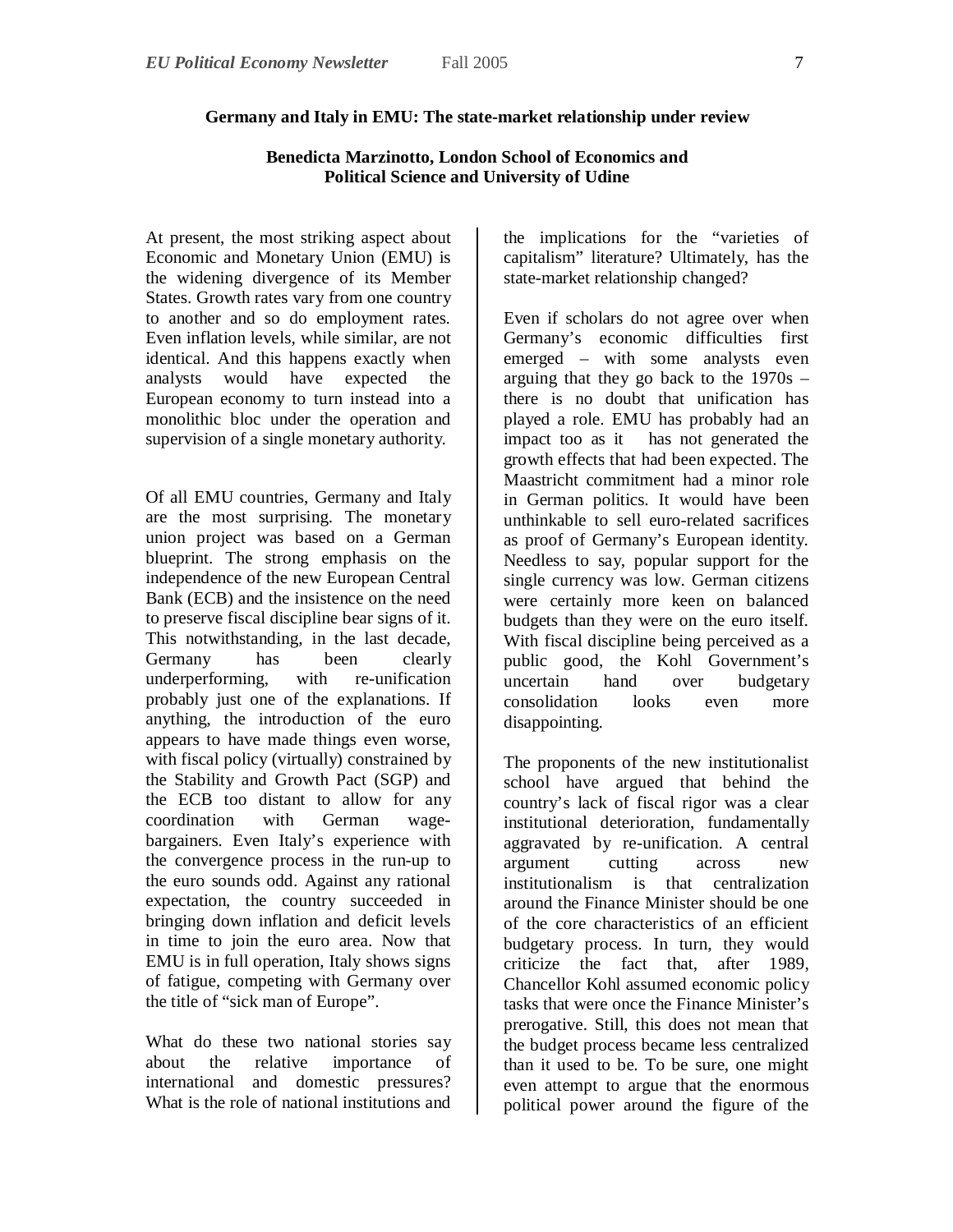Chancellor would translate *de facto* into stronger centralization at the institutional level. Not even the more explicit constraint imposed by the SGP has been sufficient to twist fiscal authorities' arm into firmer discipline. New institutionalism offers valuable instruments to account for final outcomes, but it leaves the question of (sectoral) preference formation unanswered.

More practically, while troubled with the challenge of re-unification, the exercise of fiscal consolidation was significantly constrained by an inflexible monetary policy. The Bundesbank relaxed its stance after 1991-92 only gradually, with its primary goal being to defend its own<br>institutional reputation. In addition, reputation. In addition, investors would not put the German economy's credibility into question even if unification had the potential to cause extreme disruptions, so that the external value of the DM remained relatively sustained along with the cost of exports. Markets gave little help to macroeconomic adjustment. In a sense, financial markets have exploited the German state and the comfort of its stable and reputable institutions.

In contrast, the story of Italy has been told as the parable of the prodigal son. The literature on the "*vincolo esterno*" (external constraint) believes EMU to have kick-started an adjustment effort whose size equals the intensity of Italy's desire to avoid exclusion from monetary unification. In reality, the re-orientation of economic policy authorities towards the culture of stability had started earlier, with officials at the Bank of Italy and the Treasury celebrating the merits of fiscal discipline already in the mid-1980s. Exchange rate stability followed, with the lira remaining within the ERM bands from 1988 to 1992. In other words, macroeconomic stability bore the hallmarks of a national conquest rather than an emergency plan to enter EMU on time. There is no doubt that, in

the 1990s, fiscal institutions were in better shape than they were a decade earlier. But institutional change seems more like the outcome of an emerging consensus in favour of financial stability than the sole determinant of successful deficit reduction from 1991 to 1997.

In practice, from 1992 to 1997, most of the relief to the state budget came from lower interest payments on the country's massive outstanding debt. This is explained by the fact that policy-makers and technocrats did not refrain from taking advantage of the markets which, against the prospect of Italy's EMU membership, would reward them with lower long-term interest rates. Fiscal consolidation was importantly supported by the markets with the result that a large part of the adjustment was less costly than it would otherwise have been.

The relationship between states and markets here speaks to Karl Polanyi's seminal contribution, *The Great Transformation* (1944). Polany suggested that the liberal market is only available where policy-makers have adopted the laws necessary to allow liberalization. This is to say that, up to a certain point, states have the power to control markets. And, this shall be true in particular for strong (sovereign) states. This theme is at the core of the notion of "embedded liberalism", namely the idea that a strong market is so only within a strong state. But Polany goes a step further. Thereafter is the selfregulating market freed of political impositions from above until something of a spontaneous movement emerges to bring the market to the verge of collapse. He speaks of "the double movement" to refer to the constant tension between the selfregulating market and the need for protection.

This story suggests, first, that there is, in fact, a positive correlation between the strength of the state and that of markets. The institutionally stable Germany was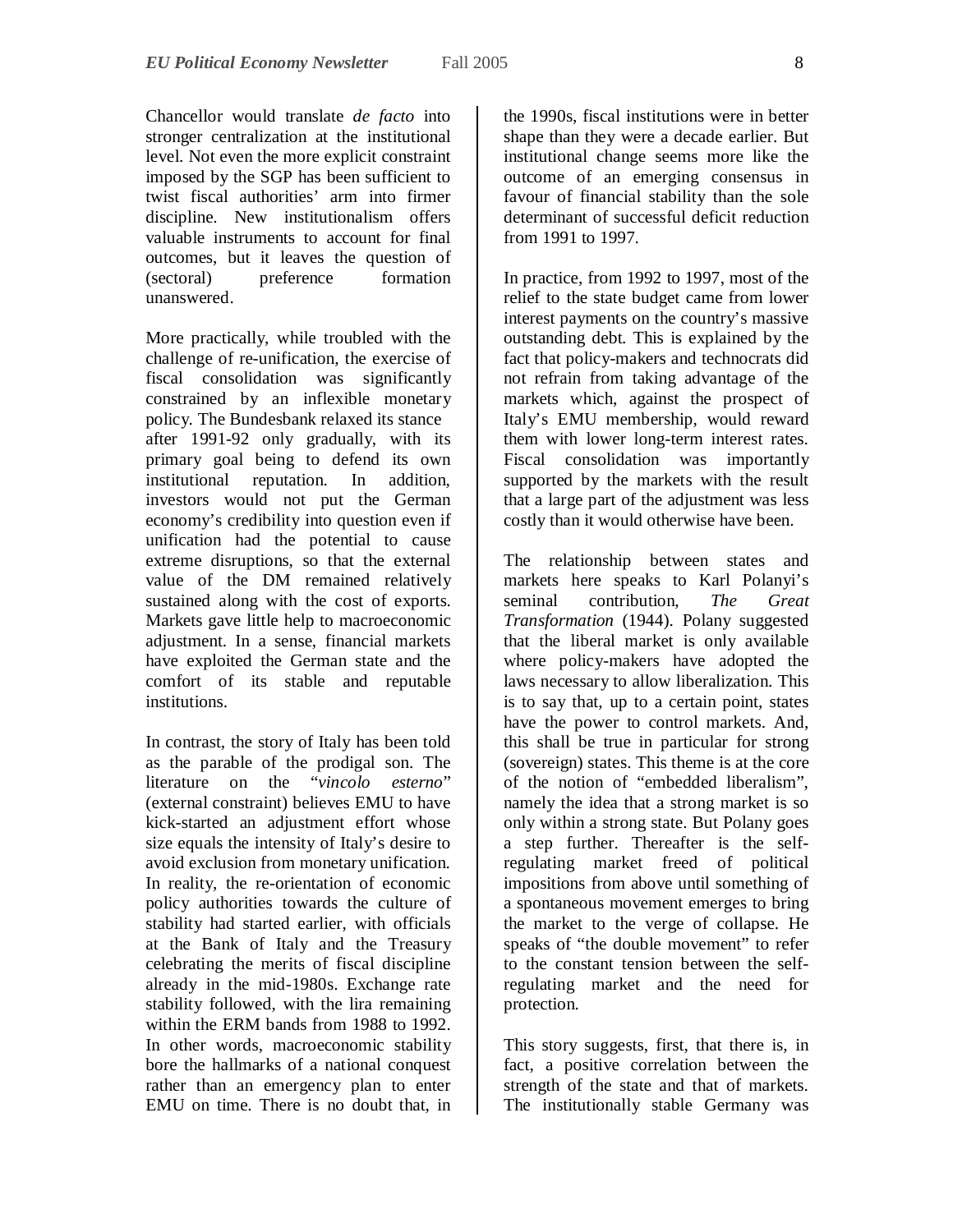confronted by authoritative markets, yet this came to the detriment of the national economy with sectoral groups asking for protection in the form of some currency depreciation. Yet, markets did not allow it. The contrary is true for Italy, a troubled unstable country that benefited from markets' support in a way that was unpredictable. Italy's vulnerabilities offered fiscal consolidation at a lower cost. Second, this implies that something of a double movement occurred. Protection is required but, where the state is constrained by austerity, it sometimes falls to financial markets to compensate losers. And it does not matter if markets are global; they still take on board the political and institutional characteristics of the country they are dealing with.

Transversally, the cases of Germany and Italy touch also upon the divergence/ convergence debate that has long been the thematic core of International Political =========================================================

Economy, especially in the late 1980s. The counterintuitive outcomes of the German and Italian experiences with respect to EMU-induced budget consolidation are consistent with divergence theory but they seem to suggest, at the same time, that the "varieties of capitalism" literature might be inaccurate in stating that models of capitalism constantly adapt themselves to external circumstances, thereby perpetuating their institutional comparative advantage. The inappropriateness of the predictive model is only apparent. To be sure, the "varieties of capitalism" literature states that coordinated and liberal market economies differ from each other insofar as firms would use different formal and informal institutions to solve coordination problems. Applied to this context, is it that Germany has stopped being a coordinated market economy altogether or is it not rather the case that the nature of the coordination problem in EMU has actually changed?

# Recent Publications in EU Political Economy

- Aggarwal, Vinod K. and Fogarty, Edward A. "The Limits of Interregionalism: The EU and North America," Journal *of European Integration*, Volume 27, Number 3, September 2005, pp. 327-346.
- Aguiar, Alvaro and Martins, Manuel M.F. "The Preferences of the Euro Area Monetary Policy-maker," *Journal of Common Market Studies,* Volume 43, Number 2, 2005, pp. 221-250.
- Archibugi, Daniele. "Is Europe Becoming the Most Dynamic Knowledge Economy in the World?" *Journal of Common Market Studies,* Volume 43, Number 3, 2005, pp.433-459.
- Askari, Husseini and Chatterjee, Joydeep. "The Euro and Financial Market Integration," *Journal of Common Market Studies,* Volume 43, Number 2, 2005, pp. 1-11.
- Beaverstock, Jonathan V., Hoyler, Michael, Pain, Kathryn, and Taylor, Peter J. "Demystifying the Euro in European Financial Centre Relations: London and Frankfurt,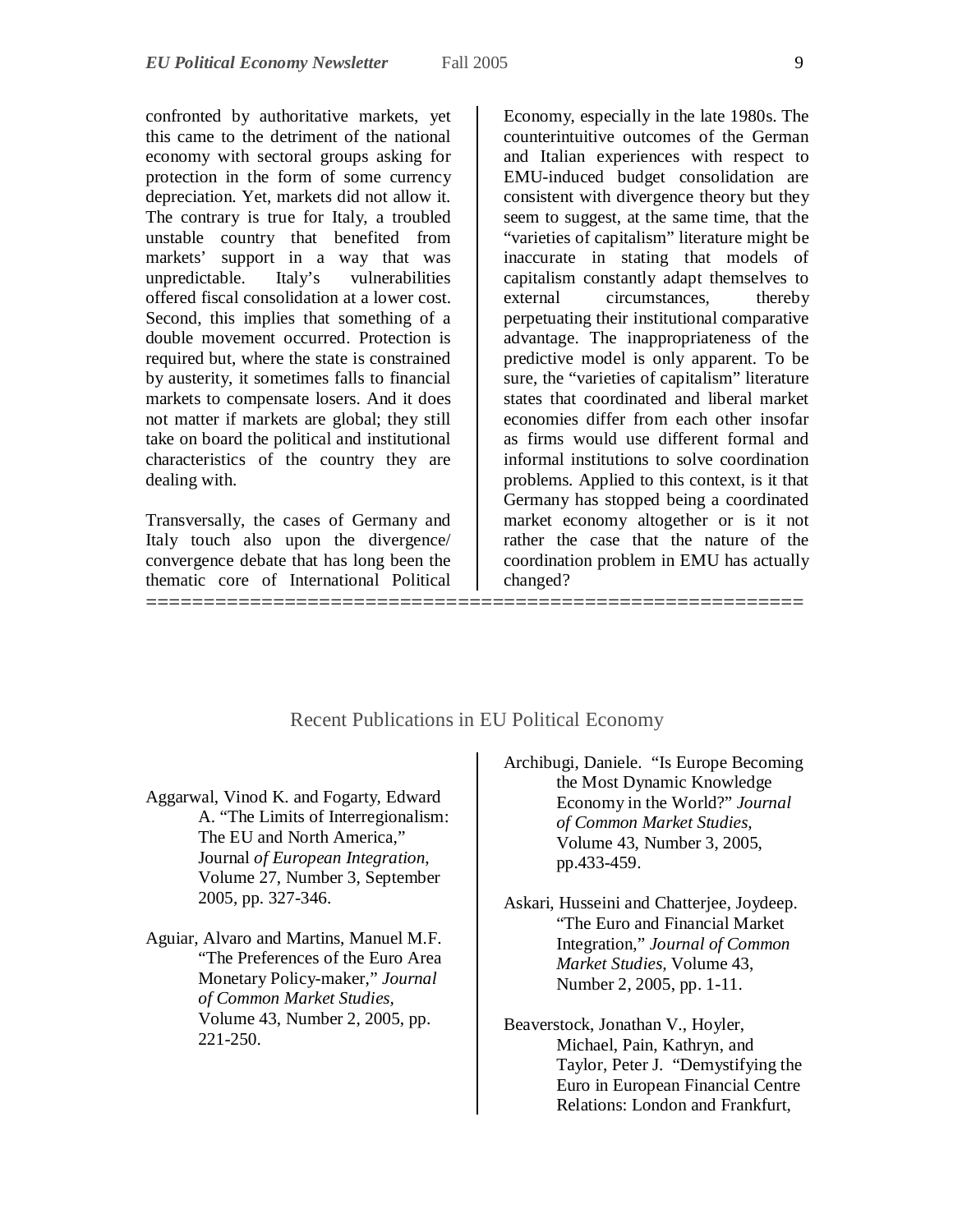2000–2001," *Journal of Contemporary European Studies,*  Volume 13, Number 2, August 2005, pp. 143-157.

- Bonefeld, Werner. "Europe, the Market and the Transformation of Democracy," *Journal of Contemporary European Studies,*  Volume 13, Number 1, April, 2005, pp. 93-106.
- Busch. Andreas. "Globalisation and National Varieties of Capitalism: The contested Viability of the 'German Model,'" *German Politics*, Volume 14, Number 2, June 2005, pp. 125-139.
- Cuyvers, Ludo and Dumont, Michel. EU Anti-dumping Measures against ASEAN Countries: Impact on Trade Flows," *Asian Economic Journal,* Volume 19, Number 3, September 2005, pp. 249-271.
- Daugbjerg, Carsten; Tranter, Richard; Jones, Philip; Little, Jonathan; Costa, Leonardo; Knapp, Thomas; Sottomayor, Miguel and Swinbank, Alan. "The Visibility of Agricultural Subsidies and Market Illusions in the Common Agricultural Policy: Some Evidence from Farmers' Views in Germany, Portugal and the United Kingdom. *European Journal of Political Research*, Volume 44, Number 6, October 2005, pp. 749- 766.
- Deeg, Richard. "Remaking Italian Capitalism? The Politics of Corporate Governance Reform," West *European Politics,* Volume 28, Number 3, May 2005, pp. 521- 548.

Deeg, Richard. "The comeback of Modell

Deutschland? The New German Political Economy in the EU," *German Politics*, Volume 14, No. 3 (September 2005), pp. 332 - 353.

- Dieppe, Alistair; Küster, Keith and McAdam, Peter. "Optimal Monetary Policy Rules for the Euro Area: An Analysis Using the Area Wide Model," Journal *of Common Market Studies,* Volume 43, Number 3, 2005, pp. 507-537.
- Engammare, Valérie and Lehmann, Jean-Pierre. "A Eurasian Economic Vision for the Twenty-first Century," *Global Economic Review,* Volume 34, Number 1, March 2005, pp. 1-19.
- Ferré, Montserrat. "Should Fiscal Authorities Co-operate in a Monetary Union with Public Deficit Targets?" Journal *of Common Market Studies,* Volume 43, Number 3, 2005, pp. 539-550.
- Gallarotti, Giulio M. "Hegemons of a lesser God: the Bank of France and monetary leadership under the classical gold standard," *Review of International Political Economy,* Volume 12, Number 4, October 2005, pp. 624-646.
- Ganev, Venelin I. "The 'Triumph of Neoliberalism' Reconsidered: Critical Remarks on Ideas-Centered Analyses of Political and Economic Change in Post-Communism," *East European Politics and Societies*, Volume 19, Number 3 August 2005, pp. 343-378.
- Gilson, Julie. "New Interregionalism? The EU and East Asia," *Journal of European Integration*, Volume 27, Number 3, September 2005, pp. 307-326.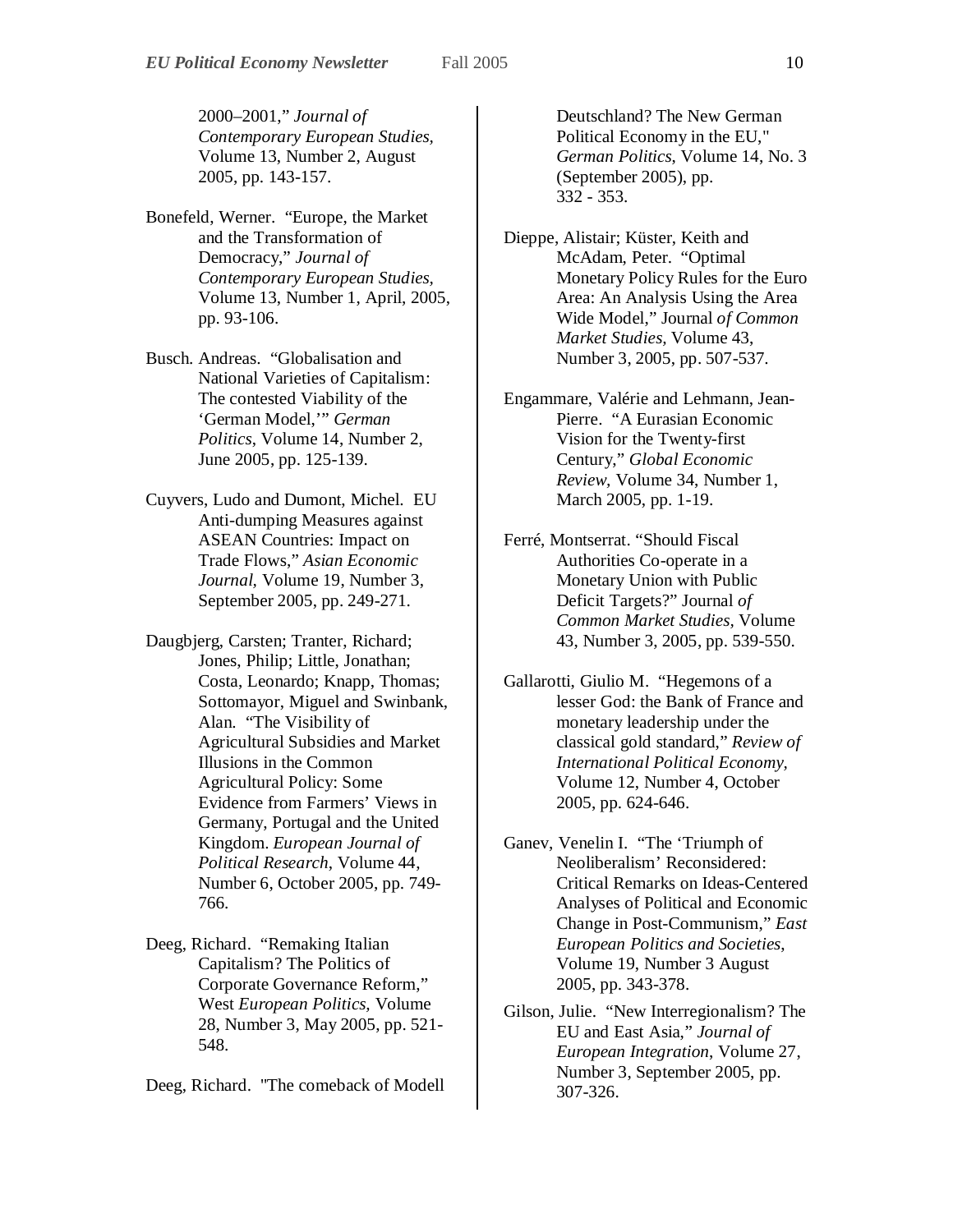- Grimwade, Nigel. "Developments in the Economies of the 'Fifteen'," *Journal of Common Market Studies,* Volume 43, September 2005, pp. 181-197.
- Herrmann, Andrea. "Converging Divergence: How Competitive Advantages Condition Institutional Change under EMU," *Journal of Common Market Studies,* Volume 43, Number 2, 2005, pp. 287-310.
- Holden, Patrick. "Partnership Lost? The EU's Mediterranean Aid Programmes," *Mediterranean Politics,* Volume 10, Number 1, March, 2005, pp. 19-37.
- Hyman, Richard. "Trade Unions and the Politics of the European Social Model," *Economic and Industrial Democracy*, Volume 26, Number 1, 2005, pp. 9-40.
- Kaelberer, Matthias. "Deutschmark nationalism and Europeanized identity: Exploring identity aspects of Germany's adoption of the Euro," *German Politics*, Volume 14, No. 3 (September 2005), pp. 283 - 296.
- Kaltenthaler, Karl. "The Bundesbank and the formation of the ECB's monetary policy strategy," *German Politics*, Volume 14, No. 3 (September 2005), pp. 297 - 314.
- Kekic, Laza. "Foreign direct investment in the Balkans: recent trends and prospects," *Southeast European and Black Sea Studies*, Volume 5, Number 2, May 2005, pp. 171-190.
- Knutsen, Oddbjørn. "The impact of sector employment on party choice: A comparative study of eight West European countries," *European*

*Journal of Political Research* Volume 44, Number 4, June 2005, p. 593.

- Langhammer, Rolf J. "The EU Offer of Service Trade Liberalization in the Doha Round: Evidence of a Not-Yet-Perfect Customs Union," *Journal of Common Market Studies,* Volume 43, Number 2, 2005, pp. 311-325.
- Lütz, Susanne. "The finance sector in transition: A motor for economic reform?" *German Politics*, Volume 14, Number 2, June 2005, pp. 140- 156.
- Mueller, Dennis C. "Constitutional political economy in the European Union," *Public Choice,* Volume 124, Numbers 1-2, July 2005, pp. 57-73.
- Pernicka, Susanne. "The Evolution of Union Politics for Atypical Employees: A Comparison between German and Austrian Trade Unions in the Private Service Sector," *Economic and Industrial Democracy,* Volume 26, Number 2, 2005, pp. 205-228.
- Petrovic, Bojan and Solingen, Etel. "Europeanisation and Internationalisation: The case of the Czech Republic," *New Political Economy*, Volume 10, Number 3, September 2005, pp. 281-303.
- Santander, Sebastian. "The European Partnership with Mercosur: a Relationship Based on Strategic and Neo–liberal Principles," *Journal of European Integration*, Volume 27, Number 3, September 2005, pp. 285-306.
- Schelkle, Waltraud. "The Political Economy of Fiscal Policy Co-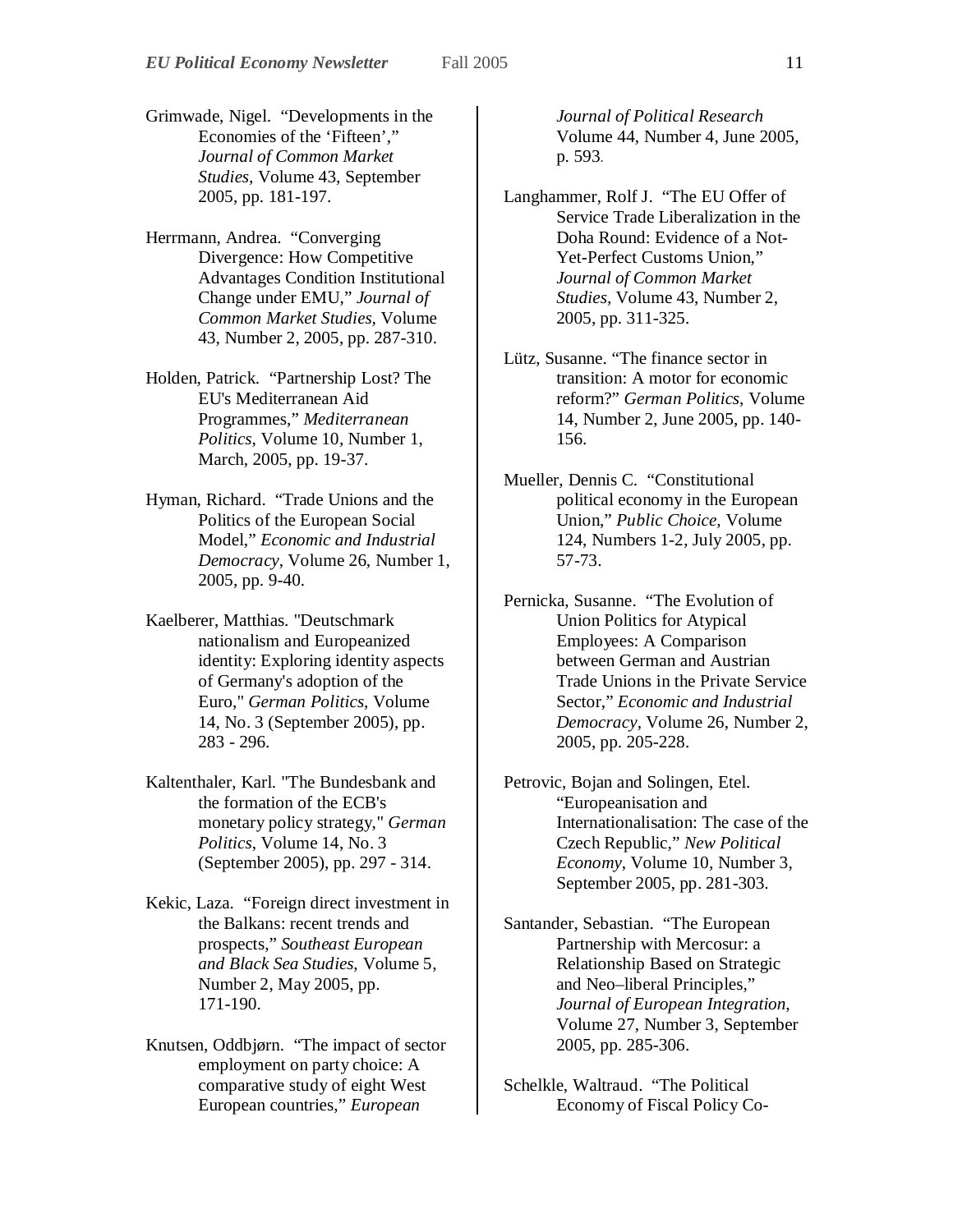ordination in EMU: From Disciplinarian Device to Insurance Arrangement," *Journal of Common Market Studies,* Volume 43, Number 2, 2005, pp. 371-391.

- Sjoblom, Gustav. "Privatisation in the European Union: Public Enterprises and Integration," *Business History*, Volume 47, Number 4, October 2005.
- Smith, Karen E. "The EU and Central and Eastern Europe: The Absence of Interregionalism," *Journal of European Integration*, Volume 27, Number 3, September 2005, pp. 347-364.
- Smith, Mitchell P. "Germany's quest for a New EU industrial policy: Why it is failing," *German Politics*, Volume 14, No. 3 (September 2005), pp. 315 - 331.
- Söderbaum, Fredrik and Van Langenhove, Luk. "Introduction: The EU as a Global Actor and the Role of Interregionalism," *Journal of European Integration*, Volume 27, Number 3, September 2005, pp. 249-262.
- Söderbaum, Fredrik; Stolgren, Patrik and Van Langenhove, Luk. "The EU as a Global Actor and the Dynamics of Interregionalism: a Comparative Analysis," *Journal of European Integration*, Volume 27, Number 3, September 2005, pp.365-380.
- Sotiropoulos, Dimitri A. "Positive and negative social capital and the uneven development of civil society in Southeastern Europe,"

=========================================================

*Southeast European and Black Sea Studies,* Volume 5, Number 2, May 2005, pp. 243-256.

- Streeck, Wolfgang and Trampusch, Christine. "Economic Reform and the Political Economy of the German Welfare State," *German Politics*, Volume 14, Number 2, June 2005, pp. 174-195.
- Sutela, Pekka. "EU, Russia, and Common Economic Space," *Bank of Finland BOFIT Online– Institute for Economies in Transition*, No. 3, Helsinki 2005.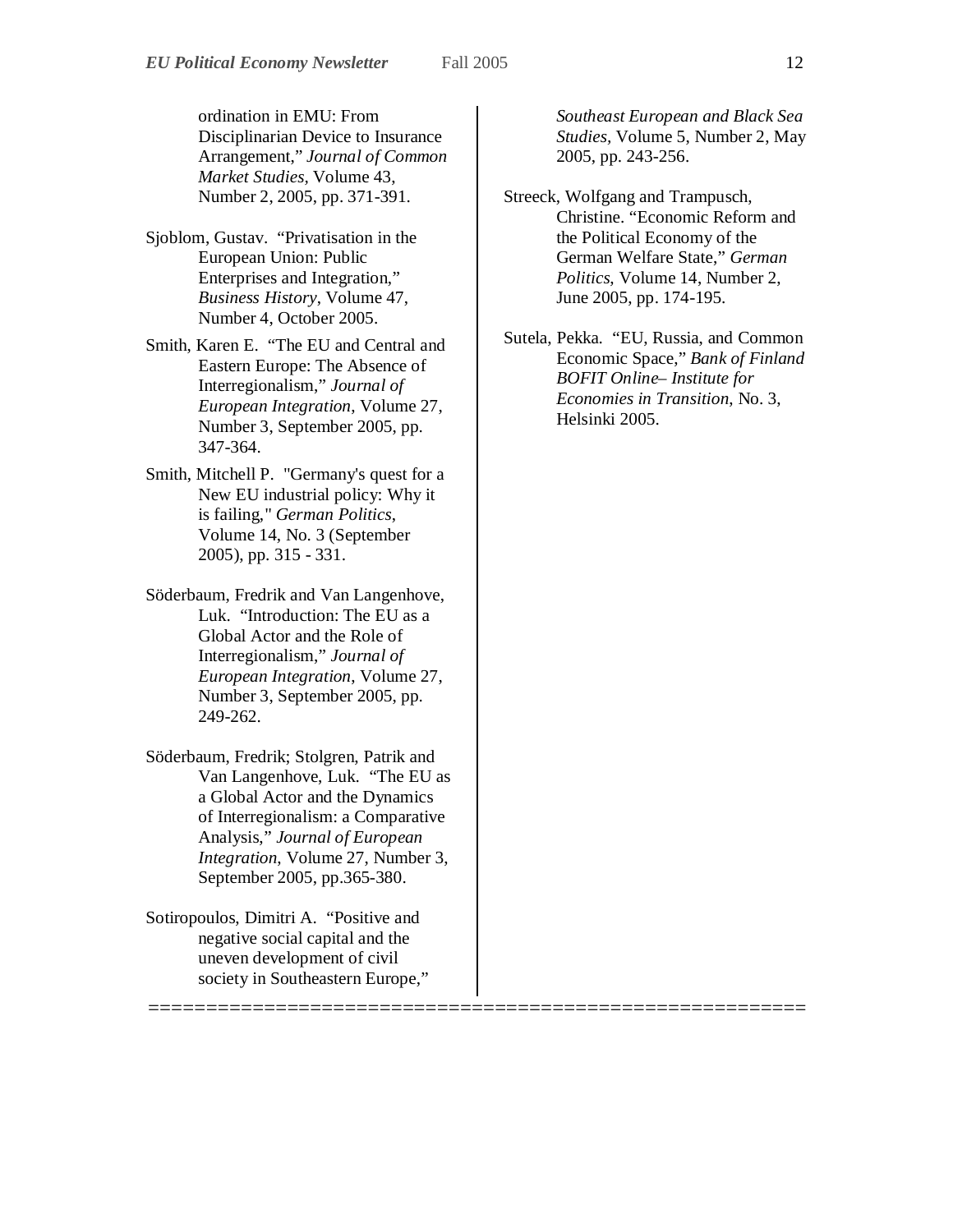# Calls for Papers

=========================================================

**Call for Papers for the 2006 American Political Science Association Meeting: Political Economy Section** August 31 - September 3 | Philadelphia, PA. The 2006 Call for Papers will close on **15 November 2005**. Notification of Participation Status for the 2006 Annual Meeting will occur **in** early March 2006.

**The 22th EGOS Colloqium on "The "Organizing Society"** will be held i n Bergen, Norway, July 6-8 2006.

We will especially call attention to Subtheme 26: "Public Sector Agencies - The problem of coping with Autonomy, Steering and Regulation". Convenors are: Per Lægreid, University of Bergen, Geert Bouckaert, Leuven University, Sandra van Tiel, Erasmus University.

**Deadline for submissions is January 6, 2006.** For more information and the call for papers, see:

http://www.egosnet.org/conferences/col lo22/sub\_26.shtml

### **Midwest Political Science Association (MPSA) annual conference, Chicago, 20-23 April 2006. New: Economic Policy Section**

The Economy Policy section invites panels and papers that examine how domestic and/or international, political and/or economic (a) institutions (e.g., electoral systems, federalism/unitarism, presidentialism/parliamentarism, trade agreements, exchange-rate regimes), (b) structure (e.g., income or age distributions; cleavage structures; party-system polarization, fractionalization, competitiveness; global or regional power balances and threats), and/or (c) events (e.g., elections, riots/coups/revolutions, terms-of-trade shocks, wars) affect economic policymaking: its character and its efficacy. Proposals for research papers that develop innovative and enlightening theoretical models and/or conduct novel and powerful empirical evaluations are especially welcome. **Deadline for proposals: 17 October, 2005.** For more information, contact section chair Rob Franzese, University of Michigan at franzese@umich.edu or see the MPSA website

(http://www.indiana.edu/~mpsa/proposal/p roposal2006.html).